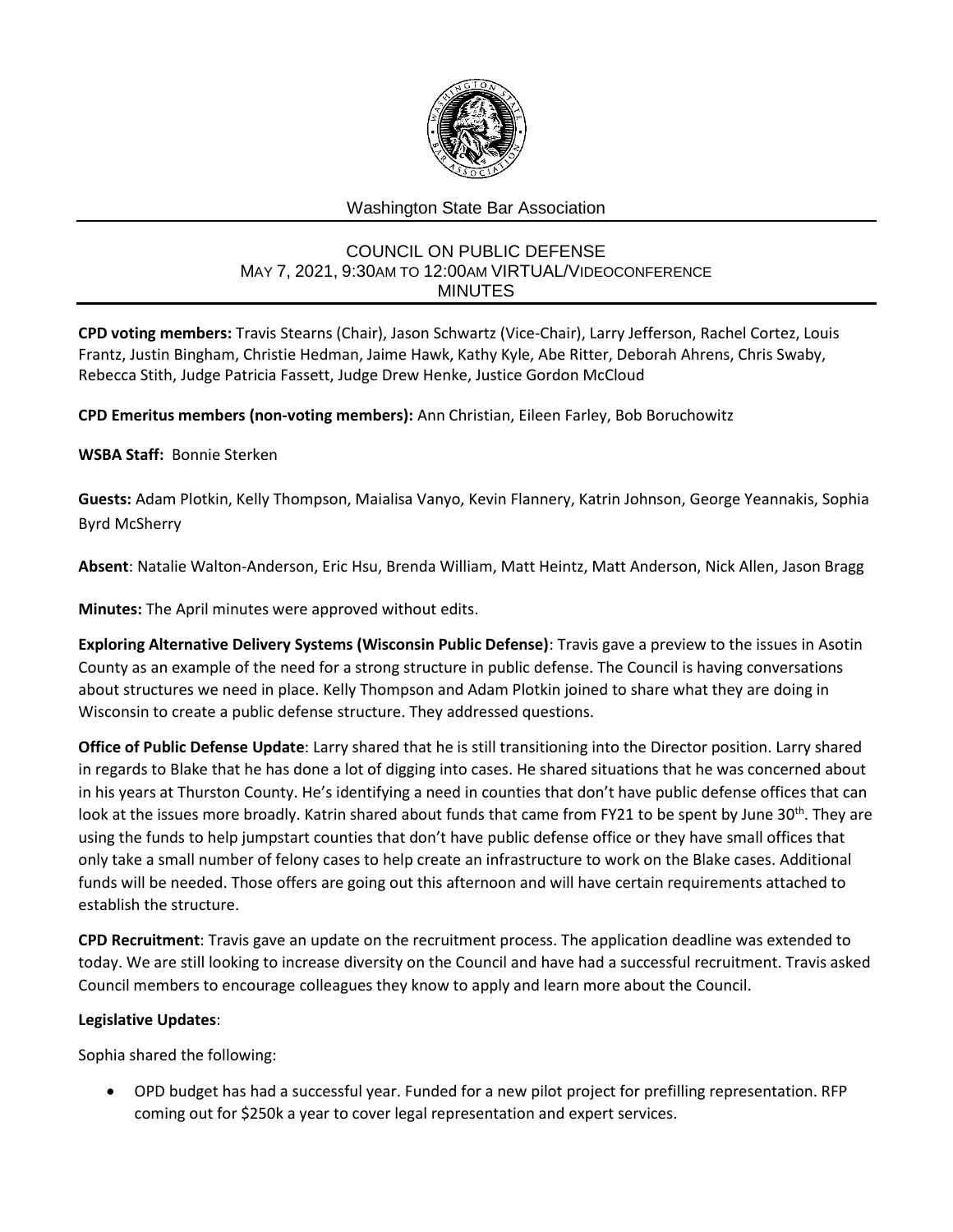- HB1140 establishes a new program to be administered by OPD for limited short term consultation for juveniles when police want to question them
- SB 6163 doesn't directly effect OPD but will have impacts on the program. Requires DSHS to find alternative for folks approved for community supervision.
- HB1194 strengthens parent child representation in dependency
- HB 1219 expands representation of children (administered by OCLA)
- 2227 overall reform of dependency office
- Other juvenile bills and multiple police reform bills and a number of reentry bills

## Jaime shared the following

- Voting rights restoration bill passed. This provides a clear bright line rule that the day someone is released from prison they automatically have the right to vote restored. Goes into effect Jan 1 of 2022. Next steps to look at voting rights for people in prison. Jaime shared more about voting access work.
- SB 5164 relating to robbery in the second degree passed and will be applied retroactivity.
- Jaime shared bills that did not make it through relating to sentencing, solitary confinement, and LFOs.

## Christie shared the following

- HB 1044 passed, creating prison to postsecondary education pathways.
- Bill outlawing private detention facilities passed
- Dependency related issues included other small bills to improve lives of foster youth
- DWLS3 many group shave asked that the bill be vetoed. Waiting to see governor's action.
- SB 5455 passed. The joint legislative audit and review committee are now required to perform race equity analyses.
- Firearm bills passed
- Law enforcement bills passed (not as far as we would have liked)
- Mental health bills on transition and sentencing alternatives

The Council discussed the intersection of civil legal and having fully supported systems. HB 1219 and eviction right to counsel are being implemented through OCLA. OCLA and OPD are talking about their helpful points of connection. OCLA will also be doing work to facilitate payment of LFOs.

**Blake Update**: Christie shared that there are a number of groups looking at how to administer Blake (SCJA, OPD, WDA, WACDL). Each county is a different situation. Katrin shared concerns with appointment of counsel. They are trying to look at statewide lens and an equity lens, with appointment of counsel as an important feature. There is a need to make sure under resourced counties have what they need to implement Blake. OPD is also working with DOC and educating them on the needs. The Council had a discussion about what the system needs for Blake to work.